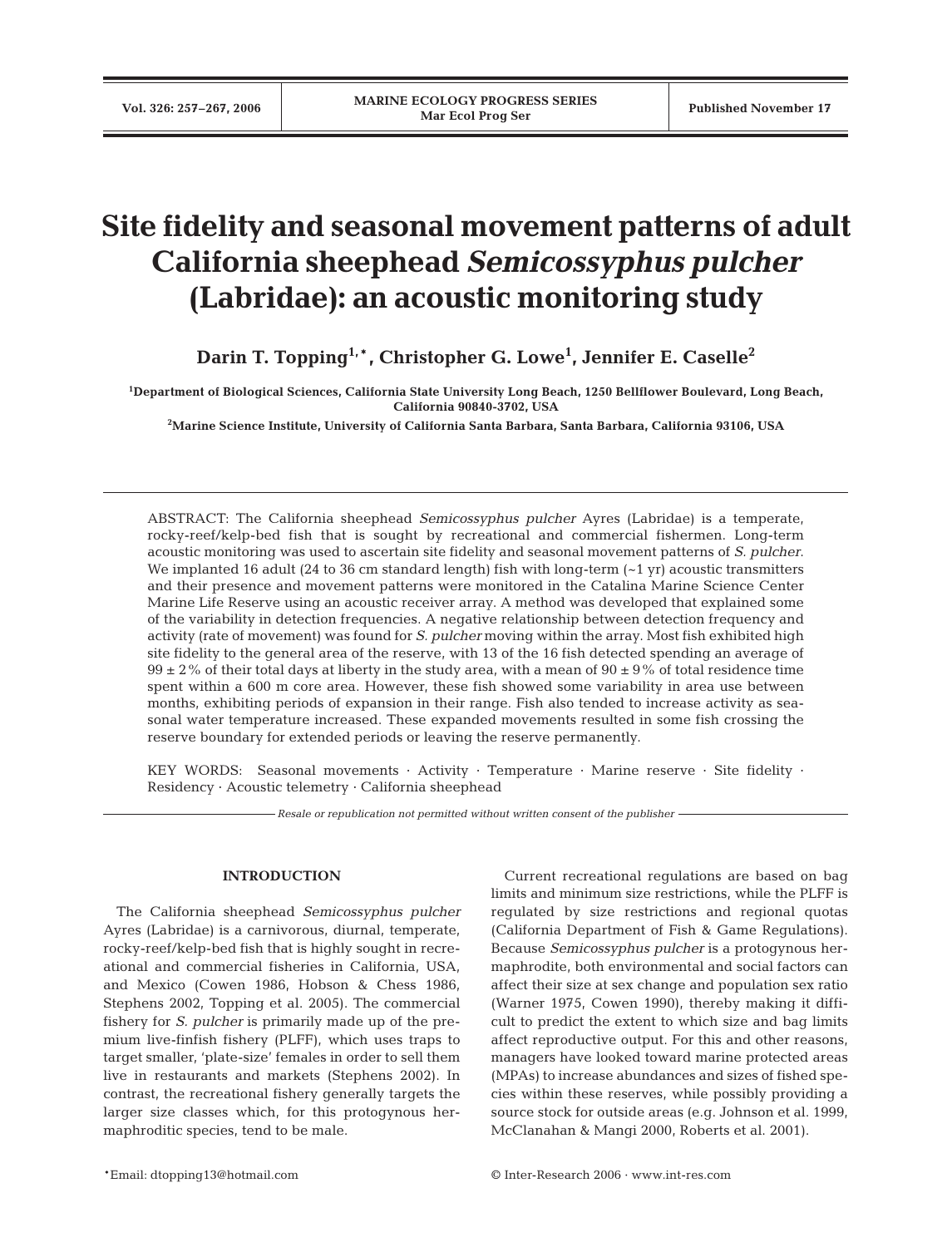While measuring the effectiveness of an MPA for protecting any particular species is a complex undertaking, at a minimum, we must understand the extent to which individuals remain inside the boundaries of these areas while maintaining their normal activities, including foraging, refuging, and reproduction (Barrows 1996, Kramer & Chapman 1999, Meyer et al. 2001, Lowe et al. 2003, Topping et al. 2005). Thus, it is essential to determine home range size and the fidelity to home ranges over varying temporal scales. This information is not only critical for evaluating existing MPAs, but also for determining the optimal size and location of new reserves, and may be particularly important for reef- and kelp-bed associated species such as *Semicossyphus pulcher*.

Although relatively little is known about home range sizes and the degree of site fidelity of many nearshore gamefishes in the eastern Pacific, a few studies have described short-term fidelity and habitat use for certain nearshore species of gamefishes, including *Semicossyphus pulcher*. In a study by Topping et al. (2005), using manual acoustic tracking techniques, *S. pulcher* were found to occupy relatively small home ranges  $(938 \text{ to } 82000 \text{ m}^2)$  and generally use the same nighttime resting location over multiple 24 h periods that the fish were tracked (for periods from 1 to 6 d). *S. pulcher* were found to follow the reef contours and tended to avoid crossing deep sandy areas adjacent to steeply sloping reef contours. In addition, Johnson et al. (1994) utilized tag and recapture techniques for *S. pulcher* on an artificial reef and had a remarkably high recapture rate (70%) after a 7 mo period. Although both these studies indicate that *S. pulcher* may have a high degree of site fidelity to home ranges over short periods of time, it is not known whether they exhibit seasonal shifts in home ranges or movement patterns. The present study sought to address these issues.

One factor that may affect a fish's seasonal area use or site fidelity is its reproductive strategy or behavior (Coleman et al. 1996, Sheaves et al. 1999, Bolden 2000). Although it is unclear whether *Semicossyphus pulcher* consistently maintain territories similar to other labrids, it has been observed that males become increasingly territorial throughout the day during periods of spawning activity (Adreani et al. 2004). Since spawning activity occurs around sunset, fish may only show differences in space utilization for short periods (e.g. late afternoon) on particular days during the spawning season (June to September). Because of this behavior it is possible that larger-scale movement patterns differ between the reproductive and nonreproductive seasons, when sequestering energy for gonadal development, or while fish are setting up spawning territories (Warner 1975, Adreani et al. 2004). Potential shifts in home range or expansion of home ranges during breeding seasons may cause fish protected within MPAs to cross reserve boundaries more often during those periods, potentially making them more susceptible to fishing-related mortality.

In this study, we used long-term  $(-1 \text{ yr})$  acoustic telemetry monitoring to determine the seasonal movement patterns and site fidelity of adult *Semicossyphus pulcher* in a marine reserve at Santa Catalina Island (Catalina Marine Science Center Marine Life Reserve, CMLR), California, USA. We compare these longerterm, less spatially resolved movements with shortterm, fine-scale movements observed previously for this species at the same location (Topping et al. 2005).

## **MATERIALS AND METHODS**

**Study site.** This study was conducted at Catalina Marine Science Center Marine Life Reserve (CMLR), on the leeward side of Santa Catalina Island, California, USA (33° 26' N, 118° 29' W) (Fig. 1), a no-take marine reserve since 1988, encompassing 130 000 m<sup>2</sup>. Marine habitat types in the CMLR include kelp beds, rocky reefs, and mud/sand. High-resolution benthic habitat maps describing these habitats can be found in Lowe et al. (2003) and Topping et al. (2005). The CMLR also contains anthropogenic habitats, such as a boulder riprap, a pier, a floating dock, and mooring blocks. There are 2 distinct areas of the reserve: 'Cove', a large sandy cove  $(250 \times 300 \text{ m})$ ; and 'Outside Wall', a long, narrow, stretch of rock reef (600 m) bordering the coastline. The sandy cove is bordered on 2 sides by steep rocky reefs and a rock rubble beach opposite the mouth of the cove; depths in the cove range from 0 to 40 m. The narrow, contiguous reef is generally made up of steeply sloping rock walls and rocky rubble; this reef extends approximately 50 to 80 m out from the land, sloping quickly to a depth of 50 m, where it meets a sand/mud substratum (Fig. 1).

**Fish tagging.** We caught 16 *Semicossyphus pulcher* using hook and line at various locations within the CMLR and quickly anesthetized them to Level 4 (total loss of equilibrium) with MS-222 (Finquel™, conc. 0.15 g  $l^{-1}$ ) (Summerfelt & Smith 1990). A 1 cm incision was made 1 cm off-center from the ventral midline between the pelvic fins and the anus, and a small acoustic transmitter was placed within the visceral cavity. The incision was closed with 2 to 3 surgical sutures (Ethicon Chromic Gut 2-0) and the fish were transferred to a tub of seawater for recovery. The time from initial capture to release ranged from 6 to 15 min. During recovery, each fish was measured (standard length, SL) and then tagged externally in the dorsal musculature with a spaghetti dart tag for visual identification. The sex of each fish was visually determined using color pattern and morphology (Warner 1975).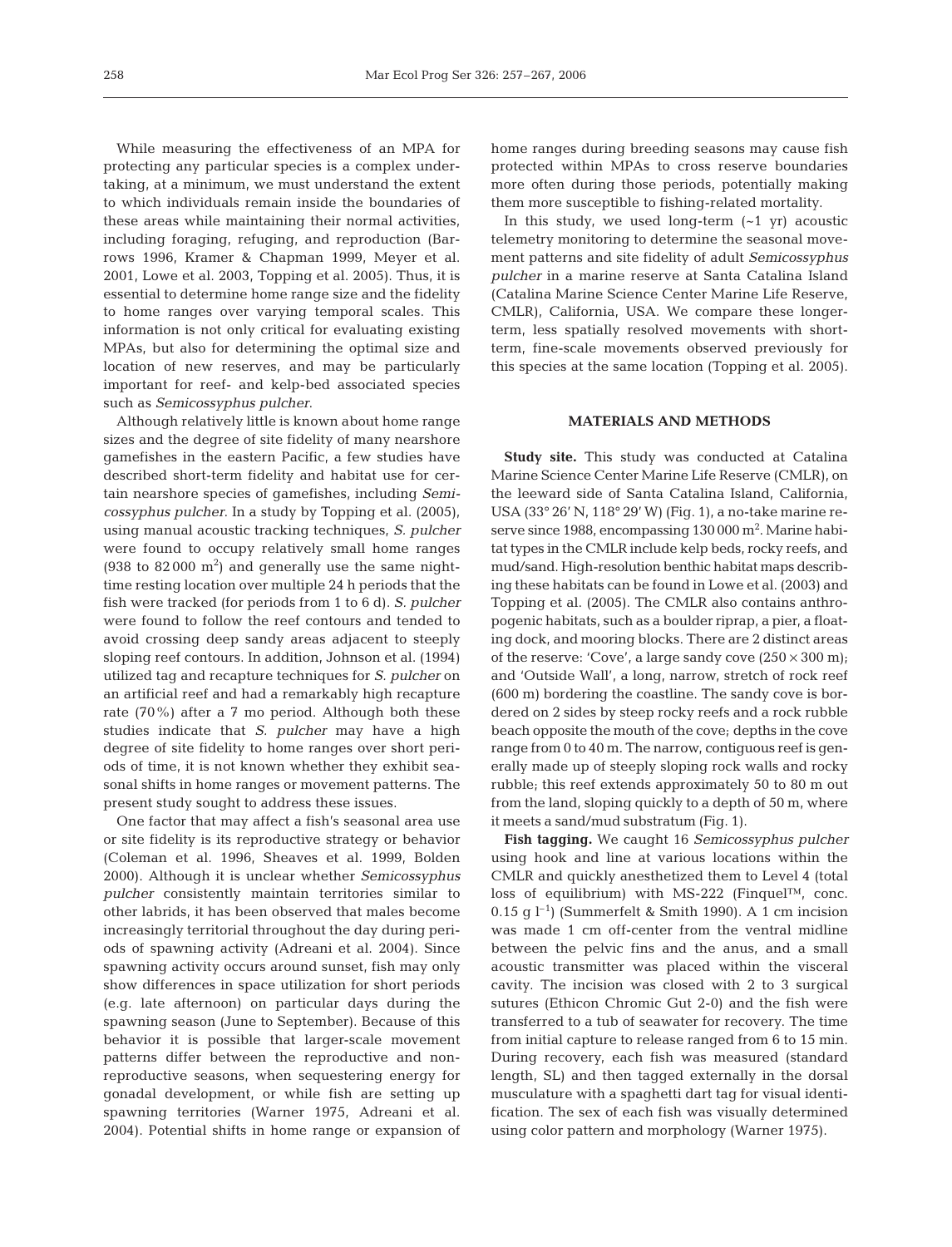

Fig. 1. Shaded-relief bathymetry map of Catalina Marine Science Center Marine Life Reserve (Santa Catalina Island, California, USA) including an overlay of monitor locations with estimated 150 m radius detection zones in 2 areas of reserve, a sandy cove (Cove) and a narrow contiguous stretch of rock reef (Outside Wall). P = Pier, EW = East Wall, CC = Chalk Cliffs, IP = Intake Pipes, 3C  $= 3$  Caves, Pump  $=$  Pumpernickel

**Acoustic monitoring.** Fish were fitted with individually coded transmitters (Vemco V8-2L-R256 Rcode, 8 mm diameter × 30 mm length, or V8SC-1L-R256 Rcode, 8 mm diameter  $\times$  24 mm length) and the movement patterns of these fish in the reserve were monitored using 6 automated passive acoustic receivers (Vemco Model VR1). As a fish swims through the detection zones, the monitors detect the individually specific transmitter code and record the date and time of detection. Vemco V8-2L-R256 Rcode transmitters were used for the first 3 fish, before switching transmitter type to Vemco V8SC-1L-R256 for the remaining 13 fish. The latter tags increased the nominal battery life from approximately 100 to approximately 347 d. The V8-2L-R256 transmitters emitted a specific acoustic (69.0 kHz) pulse train at random intervals every 30 to 90 s, while the pulse period for the V8SC-1L-R256 transmitters was 40 to 120 s.

Range tests were conducted prior to tagging and permanent receiver deployment to determine the receiver's detection range of the acoustic transmitters used in the study (Simpfendorfer et al. 2002, Szedlmayer & Schroepfer 2005). This general range test was conducted by increasing the distance in 15 m increments between the receiver's hydrophone and the transmitter (V8SC-1L-R256). Transmitters were held in each position for a 30 min period until reaching the distance where pulses were no longer detected. This maximum detection range had an approximately 150 m radius; however, detection range varies with sea state, depth, submerged structure (i.e. rocks and kelp) and turbidity (Starr et al. 2000, 2002 Arendt et al. 2001b).

An acoustic monitor was placed in each of 6 locations distributed throughout the reserve (P: Pier, EW: East Wall, CC: Chalk Cliffs, IP: Intake Pipes, 3C: 3 Caves, Pump: Pumpernickel), such that there was overlap of estimated detection zones, providing near-complete coverage of the reserve (Fig. 1). In the Cove, the 3 monitors (P, EW, CC) were positioned to cover the entire cove, resulting in a large overlap of detection range, while the detection ranges of the 3 monitors along the Outside Wall (IP, 3C, Pump, placed 300 m apart) were slightly overlapping. Since *Semicossyphus pulcher* are benthic feeders, spending most of their time near the bottom, acoustic monitors were secured in midwater (~10 m from the surface on buoy lines) with the hydrophone side pointing down to facilitate detection of fish on or near the bottom; however, bottom depths varied at the monitor locations (Fig. 1). Temperature data loggers (StowAway® TidbiT®) were deployed on the EW monitor mooring line, a central location to the monitoring array, at depths of 8, 15, and 25 m, and were set to record once per hour. Mean daily water column temperature was calculated from the mean temperature across these depths.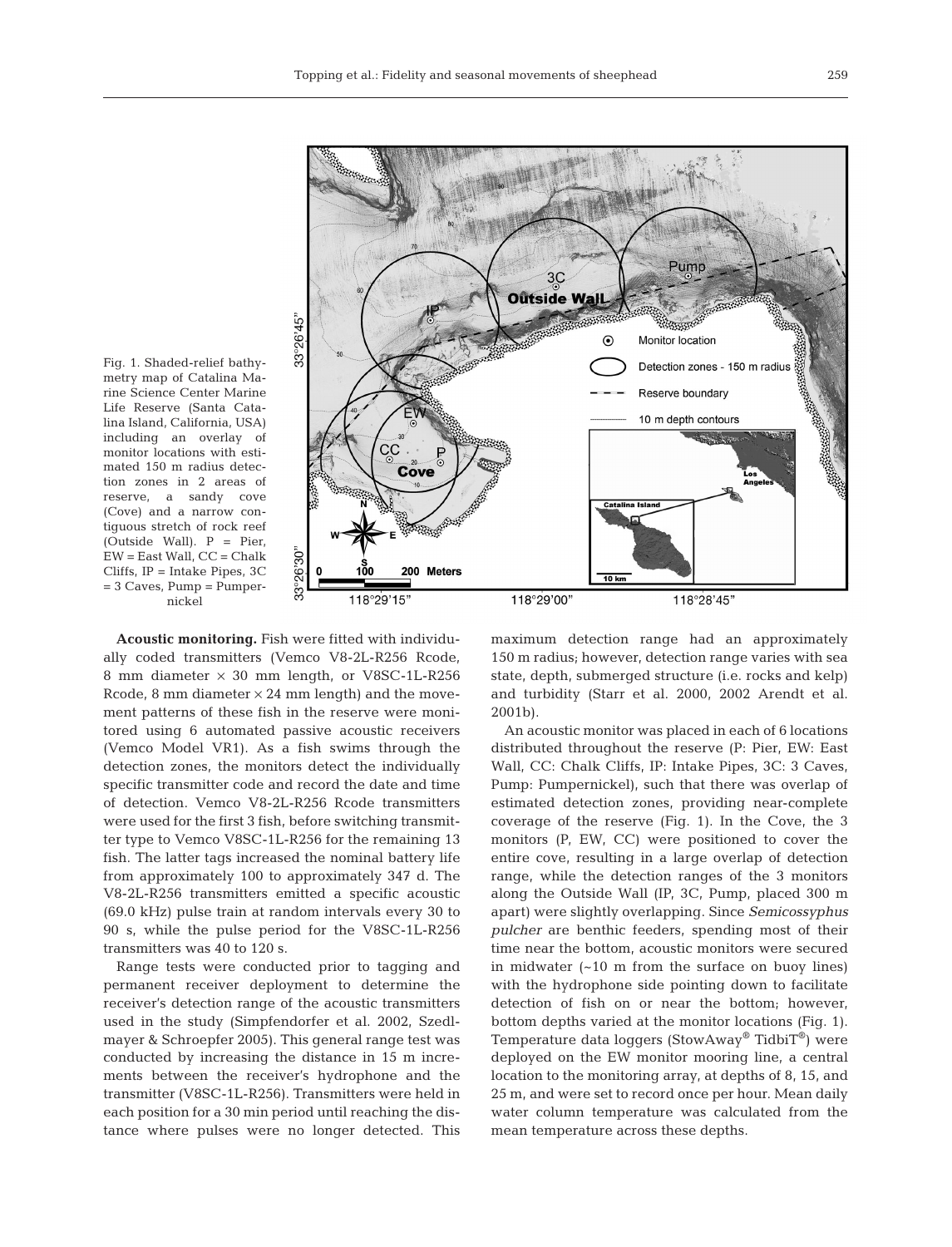**Detection frequency validation.** Static range testing has shown that while the detection frequency (rate) of a given transmitter decreases with increasing distance from an acoustic monitor, the decrease may be linear (Simpfendorfer et al. 2002) or logistic (Szedlmayer & Schroepfer 2005). To help us better gauge the detection frequency of fish fitted with coded transmitters moving within the acoustic receiver array, we double-tagged a *Semicossyphus pulcher* with both a V8SC-1L-R256 coded transmitter and a V8SC-1L standard pinger transmitter. This allowed us to manually track the fish, while simultaneously monitoring it with the acoustic receivers, thereby providing actual detection frequencies of a fish moving within the array. This fish was tracked over 4 separate 24 h periods (for details on manual tracking of *S. pulcher* see Topping et al. 2005). Tracking provided actual positions of the fish relative to the monitor array (mean distance from monitor  $h^{-1}$ ), as well as its rate of movement  $(m h^{-1})$  and habitat use data, which then was regressed with mean hourly detection frequencies over the same days this fish was tracked. To account for an inherent random pulse period (40 to 120 s) associated with the Rcode transmitters, we averaged hourly distance and hourly detection frequency calculations over a 10 h period. This was an optimal time period for examining daily variation in number of detections. Spatial analyses were performed with ArcView GIS 3.2 software in conjunction with the 'Animal Movements Extension' (Hooge et al. 1999, 2001).

**Data analysis.** To estimate the degree of site fidelity of *Semicossyphus pulcher* in the CMLR (percentage of days detected in the reserve), the total number of days a fish was detected was divided by the total number of days between the date of release and the last date that each fish was detected by any monitor (i.e. days at liberty) or until the end of the study (347 d). Since there was near-complete monitor coverage of the reserve, it was assumed that on any date a fish was not detected at least once, it had moved out of the reserve. However, the detection range of some monitors extended beyond the reserve boundary, so even a detected fish might be outside the boundary at these locations. However, based on fine-scale tracking of *S. pulcher* in the CMLR by Topping et al. (2005), fish detected within the monitor area have a high probability of being within the habitat found inside the reserve area, rather than the deep sandy area outside the boundary. The total number of detections on each monitor for each fish during each month was used to determine relative monthly (and seasonal) fidelity to sites over the 11 to 12 mo battery life of the coded transmitters. In addition, to estimate the range of movement for each fish, we took the number of monitors by which a fish was detected each month and averaged it over the year to determine the yearly mean for a fish. This yearly mean for each fish was then subtracted from the number of monitors by which each fish was detected each month. After monthly deviations had been calculated for each fish, they were averaged by month across all fish. A deviation from the mean would signify an expansion (positive) or a contraction (negative) of their normal range (i.e. visiting more or fewer monitors). To test for differences between months we used a general linear model (GLM) using sequential sums of squares with mixed components to take into consideration repeated sampling of the same individuals across months. Tukey's pair-wise comparisons were used to compare between months. In addition, detection plots were used to illustrate when fish were present or absent from each monitor during the course of a year.

In order to explore potential causative factors of variance in the daily number of detections of each *Semicossyphus pulcher* over the year (≈ seasonal movement and/or fidelity), the total number of daily detections at a fish's core monitor (i.e. the monitor that detected the fish the greatest number of times) was regressed with mean daily water column temperature (mean °C from 8, 15, and 25 m) and daylight length. Since detections were reduced at night, when fish entered rocky crevices to refuge (see 'Results; Detection frequency validation'), mean daily detections were standardized by daylight length to remove the influence of this behavior on the analyses. The standardizing procedure used the residuals of regressions between daily detections and daylight length in regression analyses with daily water column temperature (Atchley et al. 1976, Jakob et al. 1996). In order to acquire a representative example of actual mean daily detection frequencies, we added 180 to these residuals, which resulted in positive values reflecting near-actual daily detection frequencies on graphs.

### **RESULTS**

We acoustically monitored 16 adult (24.5 to 35.5 cm SL) *Semicossyphus pulcher* from June to November 2000 (n = 3) and from June 2001 to April 2003 (n = 13) (Table 1). The 8 males (26.0 to 35.5 cm SL) were significantly larger in size (Student's  $t = 1.96$ ,  $p = 0.035$ ) than the 8 females (24.5 to 32.5 cm SL), and all fish were within a size range that was representative of the 'legal-sized' adult reserve population.

#### **Detection frequency validation**

An additional 35 cm SL male *Semicossyphus pulcher* concurrently tracked and monitored over four 24 h periods (12, 25, 26 October 2002, and 8 January 2003)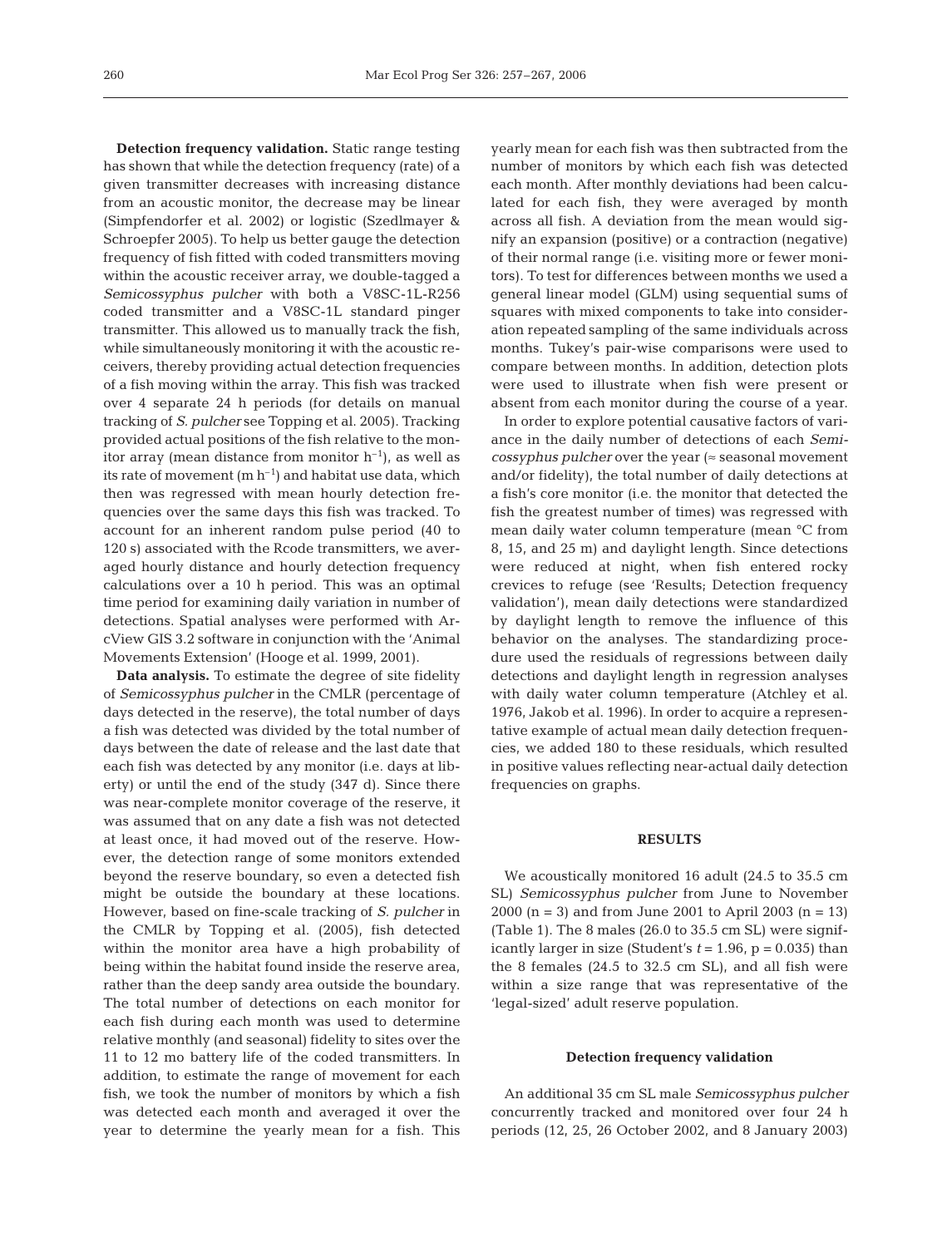Table 1. *Semicossyphus pulcher*. Percentage of days at liberty that fish were detected at 6 locations throughout Catalina Marine Science Center Marine Life Reserve, based on days at liberty during nominal transmitter life (347 d). Fish were detected at more than one location on a given day; those that had large home ranges or were in areas of monitor overlap have total percentages over 100. SL = standard length; Time at liberty = number of days between date of release and last detection of fish by a monitor;  $P = Pier$ , EW = East Wall, CC = Chalk Cliffs, IP = Intake Pipes, 3C = 3 Caves, Pump = Pumpernickel; Max. range = estimate of greatest distance measured across all contiguous monitor zones that detected relevant fish, and does not include areas outside array; nd = monitor not deployed at time of study

| Fish<br>No.    | <b>SL</b><br>(c <sub>m</sub> ) | Sex | Date released<br>(mm/dd/yy) | Location<br>released | Time at<br>liberty (d) | P    | Cove<br>EW | CC   | IP   | 3 <sup>C</sup> | Pump | — Outside Wall— Max. range<br>(m) |
|----------------|--------------------------------|-----|-----------------------------|----------------------|------------------------|------|------------|------|------|----------------|------|-----------------------------------|
|                | 30.8                           | M   | 06/08/00                    | P                    | 161                    | 100  | 100        | 100  | nd   | nd             | nd   | 300                               |
| $\overline{2}$ | 30.8                           | F   | 06/08/00                    | P                    | 44                     | 100  | 100        | 100  | nd   | nd             | nd   | 300                               |
| 3              | 29.4                           | М   | 06/08/00                    | CC                   | 65                     | 100  | 100        | 100  | nd   | nd             | nd   | 300                               |
| 4              | 33.0                           | M   | 07/08/01                    | CC                   | 376                    | 100  | 100        | 100  | 4.3  | 0.0            | 0.0  | 673                               |
| 5              | 26.0                           | M   | 07/08/01                    | CC                   | 390                    | 98.9 | 91.4       | 97.2 | 0.8  | 0.0            | 0.0  | 673                               |
| 6              | 24.5                           | F   | 07/08/01                    | CC                   | 825                    | 57.0 | 53.3       | 48.7 | 54.7 | 26.8           | 0.0  | 860                               |
| 7              | 25.0                           | F   | 07/09/01                    | EW                   | 532                    | 100  | 100        | 100  | 3.8  | 0.0            | 0.0  | 673                               |
| 8              | 32.0                           | М   | 07/10/01                    | P                    | 533                    | 100  | 100        | 100  | 16.2 | 1.2            | 0.5  | 1241                              |
| 9              | 34.0                           | M   | 08/12/01                    | 3 <sup>C</sup>       | 213                    | 0.0  | 0.0        | 0.0  | 99.1 | 100            | 1.9  | 860                               |
| 10             | 29.0                           | М   | 08/12/01                    | 3 <sup>C</sup>       | 493                    | 0.3  | 0.0        | 0.3  | 49.9 | 100            | 62.4 | 1241                              |
| 11             | 32.5                           | F   | 08/12/01                    | 3 <sup>C</sup>       | 329                    | 0.6  | 0.9        | 0.9  | 18.8 | 81.2           | 52.0 | 1241                              |
| 12             | 29.0                           | F   | 08/17/01                    | IP                   | 322                    | 2.5  | 1.2        | 4.7  | 100  | 82.0           | 0.3  | 1241                              |
| 13             | 30.0                           | F   | 08/18/01                    | Pump                 | 475                    | 0.0  | 0.3        | 0.3  | 1.8  | 23.0           | 100  | 1159                              |
| 14             | 35.5                           | М   | 09/09/01                    | IP                   | 650                    | 3.0  | 4.9        | 9.7  | 100  | 91.6           | 0.8  | 1241                              |
| 15             | 27.0                           | F   | 10/09/01                    | P                    | 307                    | 100  | 99.1       | 99.0 | 10.7 | 1.3            | 1.3  | 1241                              |
| 16             | 28.0                           | F   | 02/10/02                    | 3 <sup>C</sup>       | 413                    | 1.2  | 0.3        | 0.3  | 1.4  | 21.3           | 0.9  | 1241                              |

showed typical diurnal behavior, roaming over sand and rock/kelp habitats during the day (home range  $\sim$  5000 m<sup>2</sup>) and returning to a rock rubble/boulder refuge area at night. Transmitter signals were consequently blocked when the fish entered into a rocky refuge, resulting in near-zero detection frequencies at night. During daylight hours, mean (±SD) detections averaged 26  $\pm$  12 h<sup>-1</sup>, ranging from 6 to 46 h<sup>-1</sup>. Mean hourly detections declined linearly as the fish's mean distance away from the monitor increased between the observed mean hourly distances of 17 and 165 m (mean distance  $67.1 \pm 43.9$ ) (Fig. 2;  $r^2 = 0.53$ , p = 0.011). Detections were also negatively related to the fish's rate of movement (ROM), which ranged from 20 to 250 m h<sup>-1</sup> (mean ROM 96.2 ± 44.0 m h<sup>-1</sup>) (Fig. 2; r<sup>2</sup> = 0.65,  $p = 0.003$ ). Mean distance away from the monitors was not significantly correlated with ROM (Pearson's  $r = 0.44$ ,  $p = 0.18$ ).

#### **Site fidelity**

Total days at liberty ranged from 44 to 825; however, Fish Nos. 1, 2, and 3 had transmitters that were considerably shorter in battery life than those of the remaining 13 fish, and thus were excluded from all further analyses (Table 1). In addition, 9 of the remaining transmitters lasted longer than the 347 d nominal battery life, and in 1 case, a fish was detected for up to 825 d, with a mean detection time of  $451 \pm$ 162 d. However, due to the uncertainty of data past the nominal 347 d battery life, all analyses were limited to a maximum 347 d at liberty.

Most fish exhibited high site fidelity to the general area of the reserve, with 13 of the 16 fish averaging  $99 \pm 2\%$  of their total days at liberty within the detection area, with a mean of  $90 \pm 9\%$  of total residence time spent within a 600 m core area (Table 1). Chrono-



Mean distance from monitor (m) & Mean rate of movement (m h<sup>-1</sup>)

Fig. 2. *Semicossyphus pulcher*. Mean (±SD) detection frequency validation of fish fitted with both an Rcode and a standard pinger-type transmitter. Mean hourly detections declined linearly as fish's mean distance (m) away from the monitor increased. Mean hourly detections were also negatively related to fish's rate of movement (ROM)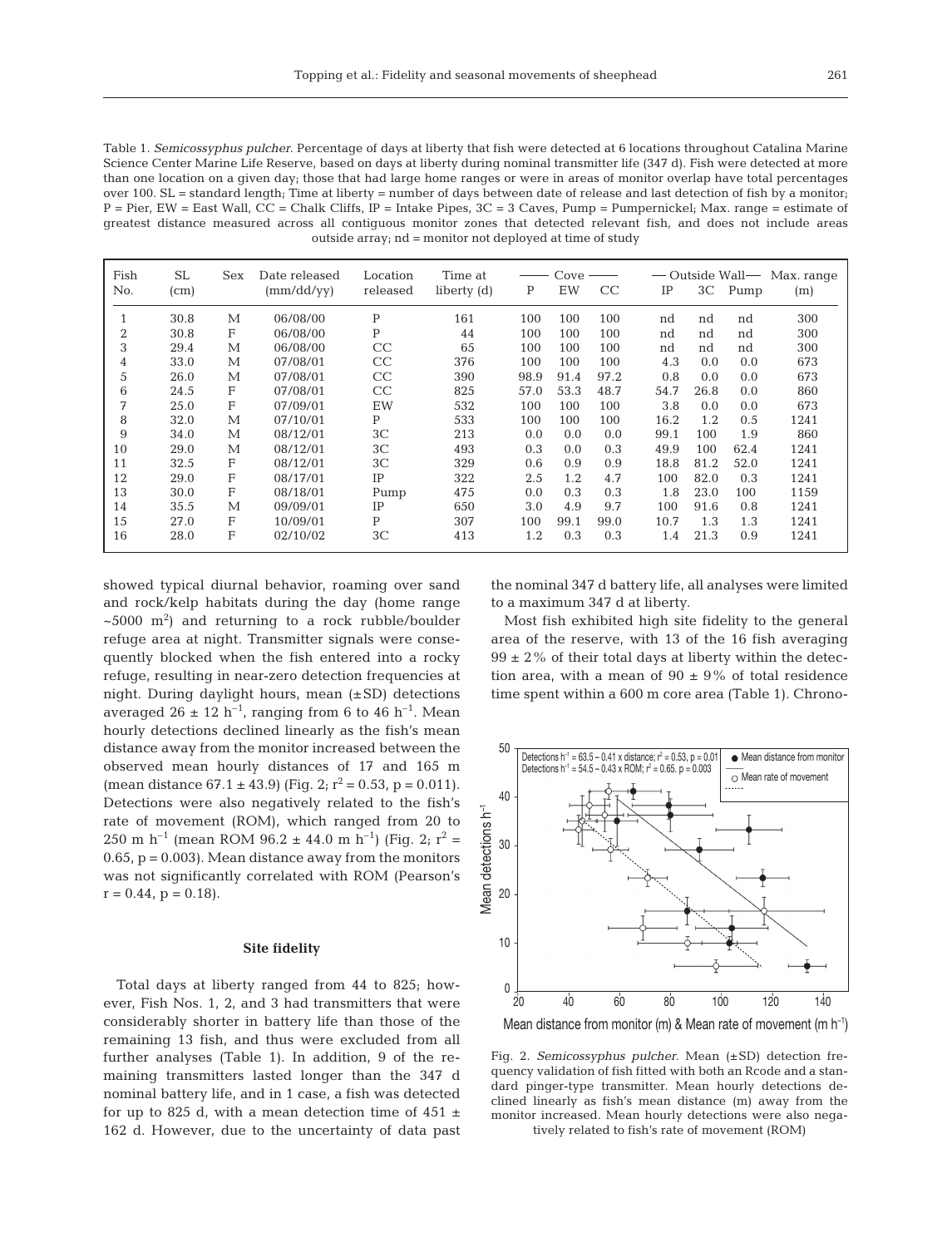

Fig. 3. *Semicossyphus pulcher*. Chronological detection plots for (a) Fish No. 8, (b) Fish No. 6 and (c) Fish No. 11. Plots are individual temporal records by each monitor showing presence ( $\bullet$ ) and absence (white gap). Visible gap between individual detections indicates period >24 h during which fish was not detected

logical detections of Fish No. 8 by various monitors serves as a typical example of the pattern shown by the majority  $(n = 13)$  of fish that exhibited high site fidelity to a general location, with detections mostly limited to 2–3 monitors (~600 m), but occasionally detected by adjacent monitors during apparent range expansions at various times of the year (Fig. 3a).

Of the 16 fish monitored, 3 did not exhibit typical patterns of site fidelity. Like the majority of these fish, Fish No. 6 (24.5 cm SL female) was also detected during 100% of its days at liberty by at least 1 monitor;

however, it used a larger daily activity space and exhibited a shift in core-area use. Fish No. 6 was frequently detected by 5 monitors on a single day, representing a linear distance of approximately 860 m, but it also exhibited a switch from Cove area (P) to the Outside Wall (IP) area during various times of the year. This pattern is indicated by the even distribution of the percent days detected over multiple locations in the reserve (Table 1) and the chronology of detections (Fig. 3b). Since *Semicossyphus pulcher* are quiescent at night (Topping et al. 2005), if a fish was detected by a different non-overlapping monitor at night than on previous days, it was considered to have shifted its nighttime location. The switch in daytime location use by Fish No. 6 was concurrently followed by a shift in its nighttime location.

We detected 2 other fish (Nos. 11 and 16) on fewer days than expected. Time at liberty for Fish No. 11 was 329 d, but it exhibited a shift in its core area from 3C to

Pump during the last few months it was detected (Fig. 3c). During the last month, Fish No. 11 was not detected for a 10 d period, but returned to the Pump area for another week before complete detection loss, which might indicate a complete shift out of the reserve at the southeastern boundary. Interestingly, Fish No. 16, released on 10 February 2002 near the 3C monitor, was detected within the reserve for only 3 mo before leaving the detection area, but returned in April 2003, maintaining its residence within the same area for a further month before detection was again lost.



Fig. 4. *Semicossyphus pulcher*. Mean monthly deviations (±SD) in number of monitors by which fish were detected, reflecting expansion (positive) or contraction (negative) of their normal range (gray bars). Letters above *x*-axis denote significant difference  $(p > 0.05)$  between relevant months. Dashed curve: mean daily water column temperature. GLM: general linear model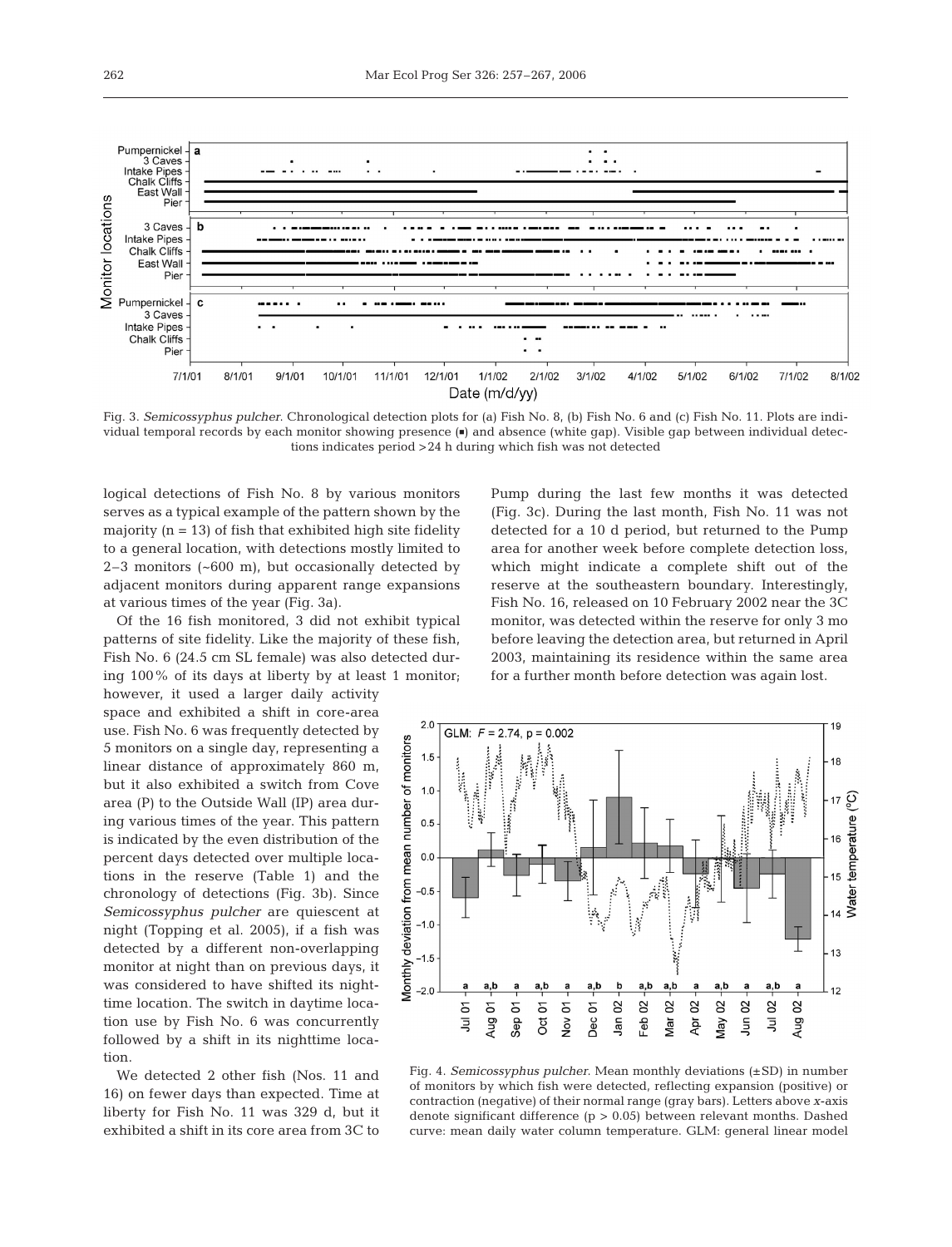## **Seasonal movement patterns**

Individuals showed seasonal variation in the location and size of area use, as indicated by the number of monitors by which they were detected each month. The number of monitors by which a fish was detected was used as a proxy for the range of movement of each fish. Because of the limited movement of fish and the difference in the spacing of the monitors between the Cove and Outside Wall (Fig. 1), fish released in the Cove were primarily detected by the 3 monitors placed in the Cove (detection range: 3 to 6 monitors), and fish along the Outside Wall were primarily detected by the

3 monitors along the Outside Wall (detection range: 2 to 6 monitors) (Table 1). However, most fish exhibited periodic expansions of this normal range, with a mean of  $3.7 \pm 0.4$  monitors for fish tagged in the Cove and  $2.8 \pm 0.6$  monitors for fish tagged along the Outside Wall.

The mean monthly deviations of the number of monitors by which fish were detected showed significant expansions (positive) or a contractions (negative) of their normal range (Fig. 4). There was a significant positive deviation in January 2002 (GLM;  $F =$  $2.74$ ,  $p = 0.002$ ), and a greater than normal positive deviation during the entire period between December 2001 and March 2002, indicating range expansions during this period (Fig. 4). Some of the range expansions appeared to have occurred after anomalous water temperature increases. Of 13 fish, 10 expanded their range by the distance of at least 1 monitor (~300 m) during the period from December to March, and at least 4 of these fish increased their overall range to slightly over 1 km.

Since fish generally remained within a core area of approximately 300 to 600 m, the monitor that detected a particular fish the greatest number of times was considered to be its core monitor. For Cove fish (n  $= 6$ , the mean number of daily detections by the core monitor significantly decreased as mean daily water column temperature increased from 12.5 to 18.5°C (Fig. 5a;  $r^2$  = 0.38,  $p < 0.0001$ ). For the Outside Wall fish  $(n = 6;$  Fish No. 16 was not included in the analysis because of its long-term absence), the relationship between number of detections and water temperature was similar to that for Cove fish (Fig. 5b;  $r^2 = 0.15$ ,  $p <$ 0.0001). Seasonal mean daily detection frequencies of core monitors were analyzed by

the following monthly groupings: pre-spawning (April to May), spawning (June to September), post-spawning (October to November), and winter (December to March). There was significant seasonal variation in mean daily detections among the core monitors of Cove fish, with the greatest number of detections during the April to May period (Fig.  $6$ ; ANOVA:  $F = 523.6$ , p < 0.001). There was a more even seasonal distribution of daily detection on the Outside Wall monitors, with the periods October to November and December to March containing fewer detections than June to September and April to May (Fig.  $6$ ; ANOVA:  $F =$ 106.4,  $p < 0.001$ ).



Fig. 5. *Semicossyphus pulcher*. Relationships between mean daily water column temperature and mean daily detections by core monitors of (a) Cove fish and (b) Outside Wall fish (core monitor = monitor with greatest number of detections of relevant fish, and indicates a high degree of residency near that monitor). Mean daily detection frequencies separated into monthly groupings of pre-spawning (April to May), spawning (June to September), postspawning (October to November), and winter (December to March) periods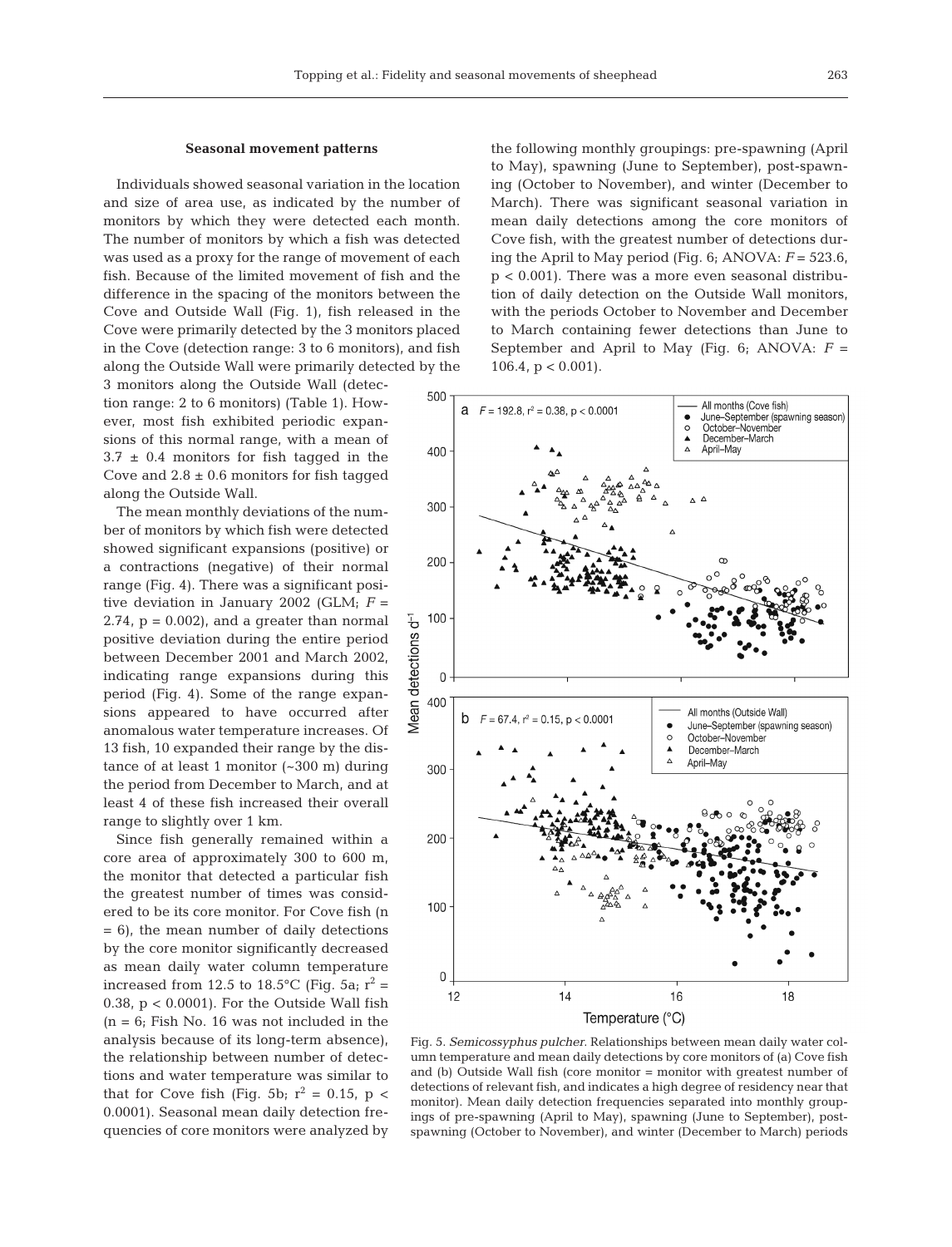Fig. 6. *Semicossyphus pulcher*. Mean (+SD) seasonal mean daily detections by core monitors of (a) Cove fish and (b) Outside Wall fish during pre-spawning (April to May), spawning (June to September), post-spawning (October to November), and winter (December to March) periods. Letters above bars indicate significantly different mean daily detection frequencies among Cove (ANOVA: *F* = 523.6, p < 0.001) or Outside Wall (ANOVA: *F* = 106.4, p < 0.001) fish

#### **DISCUSSION**

Long-term (~1 yr) passive acoustic monitoring was used to ascertain the site fidelity and seasonal movement patterns of *Semicossyphus pulcher*. The advent of passive monitoring systems has improved upon traditional tag and recapture/resight methods in obtaining continuous presence/absence data for aquatic organisms. The ability to monitor multiple individuals concurrently for up to several years can provide important residency data. In addition, recent studies have begun to establish methods for validating and analyzing presence/absence detection data that expand the use of this monitoring equipment to better determine home ranges and activity patterns, with results becoming comparable to those obtained via laborious manual telemetry or via expensive high-resolution radio-acoustic positioning and telemetry (VRAP) methods (Bradbury et al. 1995, O'Dor et al. 2002, Simpfendorfer et al. 2002, Parsons et al. 2003, Heupel et al. 2004, 2006).

By using a 'test fish' fitted with both a continuous pinger (manual tracking) and an Rcode type transmitter (passive monitoring), we were able to correlate actual detection frequencies obtained in the field with fine-scale manual telemetry movement information. To our knowledge, this is the first study to find a significant negative relationship between a fish's ROM and its detection frequency, in addition to confirming the linear loss of detection frequency with increasing distance of the fish away from a monitor. The test fish was never closer than 17 m or further than 165 m away

from any given monitor during its 4 d tracking period, so the linear relationship may change if the fish is closer or further from a given monitor. The phenomenon causing the reduction of detections with increasing ROM is still unclear. It is likely that the increase in ROM of this benthic-natured species causes an increase in signal occlusion arising from traveling in and out of rugose habitats. Although the test fish provided valuable information on the performance of the acoustic receivers based on the behavior of the fish, this information was only used to provide confidence in the detection frequencies of fish acoustically monitored in this study. We do not intend that this technique should replace a full study of a species fine-scale home range using manual telemetry. Future studies should focus on expanding this technique as a way to better calibrate the effectiveness of acoustic arrays in areas with complex habitat.

#### **Site fidelity**

This study found that most (92%) *Semicossyphus pulcher* exhibited long-term, consistent residence in the area of the reserve, with short-term excursions up to 1 km away from core areas. Transmitters appeared to vary in longevity  $(451 \pm 162 \text{ d})$ ; a conservative definition is that fish detected for at least 90% of the days over a 300 d period exhibited residency (Table 1). Topping et al. (2005) found that *S. pulcher* manually tracked from 48 to 144 h in the CMLR had small home ranges (938 to 82 000  $\mathrm{m}^2$ ) and would return nightly to within a few meters of the same nighttime resting location within a 6 mo period. While passive monitoring lacks the resolution to determine if fish return to the same area each night, this study did show variation in general area use and shifts in nighttime location between non-overlapping monitor areas, which we observed only once in the manual tracking study.

Fish in this study did show shifts in area use, including switching core areas and nighttime areas during 1 yr monitoring. Fish No. 6 switched residency from P to IP 3 times, while Fish No. 11 gradually shifted its core area from 3C to Pump to the reserve boundary during the last 3 mo of detection. Using passive monitoring, we were able to document switching of both nighttime and daytime areas. This shifting of core areas was detected only once by short-term manual telemetry over 6 mo, indicating that passive monitoring methods may be essential in determining longerterm fidelity to home ranges (Topping et al. 2005).

Although we could not statistically determine sexrelated differences in site fidelity, it warrants noting that the 3 fish (Nos. 6, 11, 16) that exhibited core area shifting and showed the least site fidelity were all

264

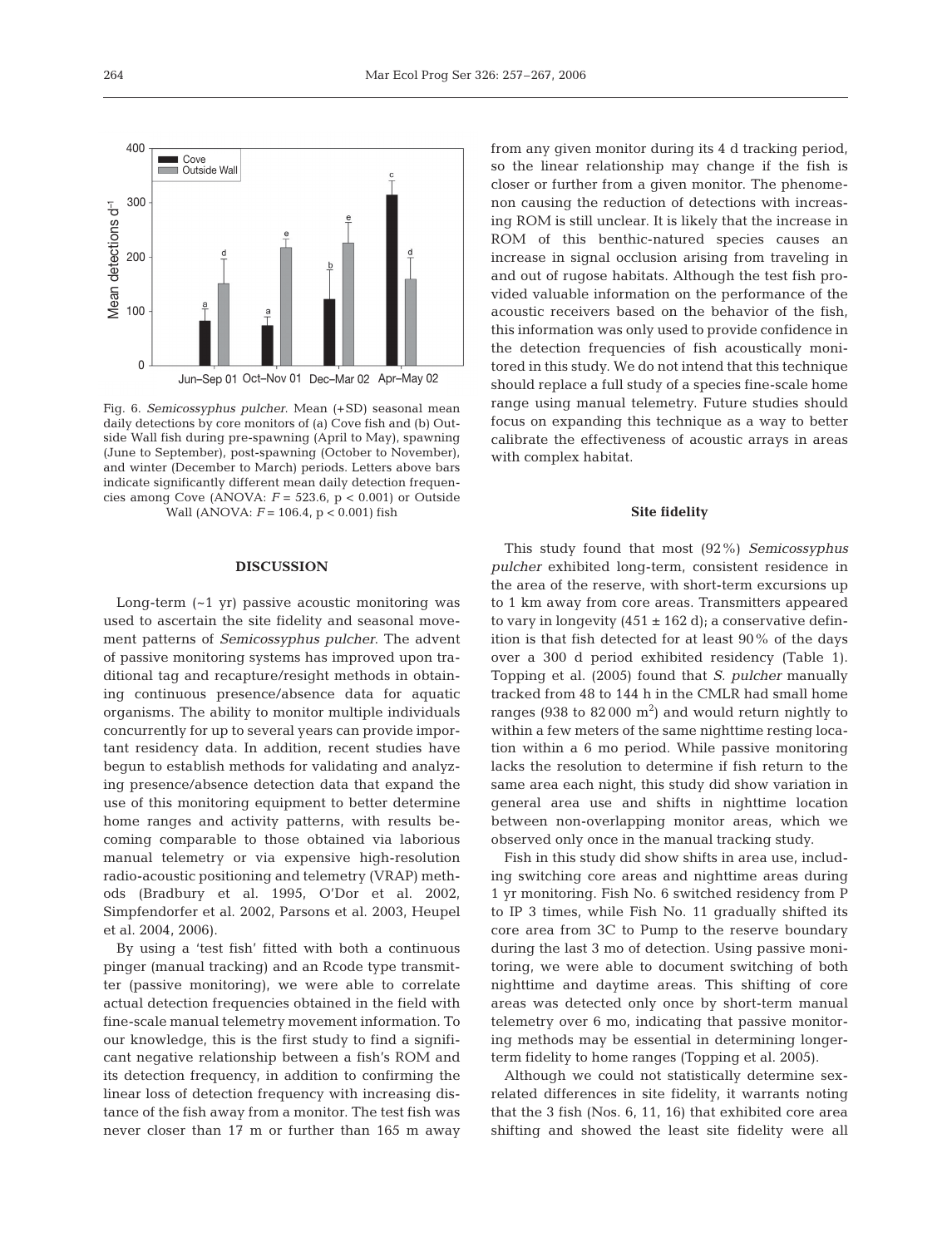females. Topping et al. (2005) also reported that the only fish to change its nighttime location was a female (28.5 cm SL); the shift occurred 5 mo after the initial tracking. In a monitoring study of *Tautoga onitis*, another temperate labrid, Arendt et al. (2001b) (examining site use in natural and man-made structures) reported that the only 2 fish that left one of the artificial reefs were females. It is not completely clear why females appear to have lower site fidelity, but it could be related to their smaller size. Warner (1975) found that *Semicossyphus pulcher* undergoing sexual transition from female to male at Catalina Island ranged between 24 and 32 cm SL. Therefore, some females may search for new areas in which to reside during their transition to males or, since there is a dominance hierarchy in this species (Cowen 1990, Adreani et al. 2004), smaller fish may get pushed out of optimal habitat.

#### **Seasonal movement patterns**

*Semicossyphus pulcher* expanded their maximum ranges between December 2001 and March 2002. Of 13 fish, 10 significantly increased their range by >300 m in January 2002, and at least 4 of these increased their overall range to over 1 km. The 2 main peaks of this range expansion were 21 January 2002 and 8 March 2002, which appeared to correlate with 2 separate periods of an increase in mean water column temperature (Fig. 4). Although the temperatures slowly rose over approximately 20 d, reaching maximums on 21 January 2002 and 8 March 2002, they were followed by relatively rapid declines. While these short-term temperature increases probably had a positive effect on the fish's activity (i.e. ROM) (Olla et al. 1974, Claireaux et al. 1995), it does not completely explain why, during this period, fish increased their range to a greater extent than during previous months when temperatures were ≥15°C.

As mentioned above, female fish (Nos. 6, 11, 16) exhibited a shift in core area between January and March 2002. Based on gonad development and gonadal somatic indices (GSI), Warner (1975) determined that *Semicossyphus pulcher* spawn at Catalina Island from late June to September. GSI values begin to increase in April, reaching a maximum in July, and return to a minimum in October. Warner (1975) also noted that transitional individuals were only found from October to March. As a protogynous hermaphrodite, the initiation of sex change of *S. pulcher* from female to male is linked to environmental and social factors (Warner 1975, Cowen 1990). The period of range expansion exhibited in our study corresponds to the period when transitional individuals are predicted

to change prior to the onset of annual gonadal development. Therefore, it is possible that these fish are expanding their range to increase the occurrence of social interactions, thereby determining their schedule of change or their location of future spawning activity.

Over the range of water temperatures experienced by these fish during the entire year  $(12.5 \text{ to } 18.5^{\circ} \text{C})$ , overall activity significantly increased as mean water column temperature increased, as predicted by the decrease in detection frequencies of each fish (i.e. increased ROM). The increase in activity of *Semicossyphus pulcher* with increasing temperature (within their thermal limits) corroborates the results of other studies (e.g. Olla et al. 1974, Claireaux et al. 1995, Briggs & Post 1997, Clarke & Johnston 1999). In fact, Claireaux et al. (1995) found that *Gadus morhua* exhibited a 2-fold increase in swimming activity (9.4 to 17.9 km  $d^{-1}$ ) with only a 2°C change in water temperature. Olla et al. (1974) also found that activity of *Tautoga onitis* was positively related to water temperature, with fish remaining normally active down to temperatures of 9°C, and fish found in a quiescent state at temperatures of 2 to 5°C. In *T. onitis*, the onset of spawning has been attributed to water temperature  $(-11^{\circ}C)$ , with spawning temporally staggered by latitude as incremental increases in water temperature occur along the NW Atlantic coast (Hostetter & Munroe 1993, White et al. 2003). It is not known if *S. pulcher* follows this same regional spawning pattern, but we found a sharp change in detection frequency of fish from April/May (onset of gonadal development) to June/July (expected spawning period) as the mean water column temperature reached 16°C (Fig. 5a), possibly signaling a significant change in behavior associated with spawning.

Mean daily detection frequencies for Cove fish reached a maximum from April to May (315 detections  $d^{-1}$ at 13 to 16°C) and were lowest from July to September (83 detections  $d^{-1}$  at 16 to 18°C). These maximum detection frequencies are probably the result of a decrease in activity (ROM) and a reduced movement away from core areas, and occurred during the predicted start of gonadal development. Koch & Wieser (1983) found that the roach *Rutilus rutilus* exhibited a reduction in swimming activity during seasonal gonadal development that completely compensated for the cost of the production of gonadal tissue. *Semicossyphus pulcher* may also limit their rate of movement in order to reduce energy expenditure, allocating more into gonadal growth (Koch & Wieser 1983, Baras 1995) and/or to remain within spawning territories (Adreani et al. 2004).

The seasonal detection patterns for *Semicossyphus pulcher* in the Cove were similar to those of acoustically monitored tautog by Arendt et al. (2001a), who recorded minimum daily detections from January to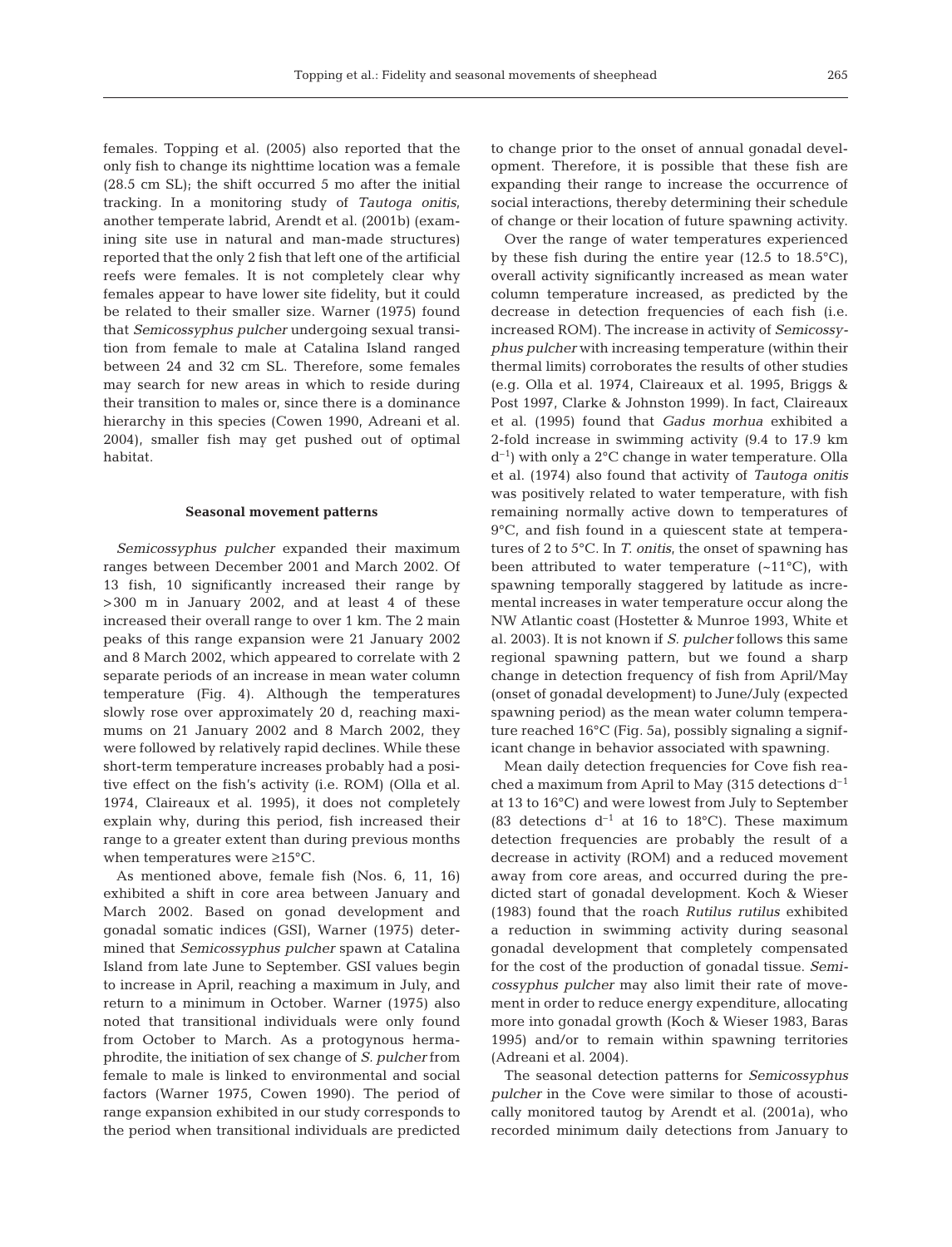March (5 to 8°C), maximum detections from April to May (as the water temperature increased from 10 to 20°C), and reduced detections from June to September (20 to 27.5°C). However, they believed that lower detection frequencies were due to lower activity when fish were resting in shelters (rock crevices, etc.) at low and high temperatures (thermal min./max.), but actual activity patterns were based on anecdotal observations in other locations. Nevertheless, *S. pulcher* manually tracked within each season to exhibited typical diurnal behavior, with fish leaving their nighttime rest areas each day to forage at locations up to 800 m away and spending little time resting within rock crevices or holes (Topping et al. 2005). Therefore, we believe that *S. pulcher*'s daytime use of structures to rest was minimal, and was not the primary cause of periods of reduced detections throughout the year.

## **Conclusions and reserve management implications**

Most fish  $(n = 13)$  were detected daily by at least 1 monitor in the array, suggesting that minimum coverage was achieved for a residence study of the CMLR's *Semicossyphus pulcher* population. During the December 2001 to March 2002 range expansion recorded during this study, at least 4 fish expanded their range throughout the length of the reserve (1 km), increasing the possibility of fish crossing the reserve boundary for short periods during these months (Topping et al. 2005). Fish in the CMLR that have core areas within 300 m of the reserve boundary would be expected to cross the boundary at some point during the year, considering that we found that most fish regularly traveled up to 600 m during the study. Depending on the number of fish that fisheries managers desire to protect, this boundary could be adjusted accordingly. Kramer & Chapman (1999) suggested that maximizing the area:boundary length ratio would effectively reduce spillover. In a previous study, we found that the Cove had a 4.5 times greater area:boundary length ratio (188:1) than the Outside Wall (42:1) and had the lowest percentage of fish crossing the boundary (Topping et al. 2005). In the present study, none of the fish that were originally caught in the Cove ever completely shifted their core area out of the reserve. This study provides a foundation for estimating the overall effectiveness of reserves in managing *S. pulcher* stocks based on residency and seasonal movements. With the use of reserves increasing globally, passive acoustic monitoring systems should be used to determine the effectiveness of reserves in protecting other target species.

*Acknowledgements.* Special thanks to Y. Papastamatiou and D. Cartamil for their extensive work in this study. In addition, we thank A. Beck, C. Snellen, C. Jackson, E. Jarvis, G. Hoisington, J. Vaudo, K. Anthony, K. Goldman, L. Galima, S. Sharfi, S. Mutz, and S. Neumann for the many hours of tracking and diving. Support for this work was supplied by the National Fish and Wildlife Foundation Grant project #2000-0117-000 and California Sea Grant College Program NOAA NA06RG042 2002-03, project # R/F-192. This work was done under California State University Long Beach Animal Care Protocol #186, which complies with the current laws of the country in which the experiments were performed. Additional scholarship awards that supported this project included both the SCTC Marine Biology Educational Foundation award and the California State University Long Beach Loomis Award. We greatly thank the Wrigley Marine Science Center for the use of their facilities, with the working support of K. A. Miller, C. Yonker, N. Murphy, and D. Smith.

## LITERATURE CITED

- Adreani MS, Erisman BE, Warner RR (2004) Observations of courtship behavior and spawning in the California sheephead, *Semicossyphus pulcher* (Pisces: Labridae). Environ Biol Fish 71:13–19
- Arendt MD, Lucy JA, Evans DA (2001a) Diel and seasonal activity patterns of adult tautog, *Tautoga onitis*, in lower Chesapeake Bay, inferred from ultrasonic telemetry. Environ Biol Fish 62:379–391
- Arendt MD, Lucy JA, Munroe TA (2001b) Seasonal occurrence and site-utilization patterns of adult tautog, *Tautoga onitis* (Labridae), at manmade and natural structures in lower Chesapeake Bay. Fish Bull (Wash DC) 99: 519–527
- Atchley WR, Gaskins CT, Anderson D (1976) Statistical properties of ratios I. Empirical results. Syst Zool 25: 137–148
- Baras E (1995) Seasonal activities of *Barbus barbus*: effect of temperature on time-budgeting. J Fish Biol 46:806–818
- Barrows E (1996) Animal behavior desk reference, 2nd edn. CRC Press, Boca Raton, FL
- Bolden SK (2000) Long-distance movement of a Nassau grouper (*Epinephelus striatus*) to a spawning aggregation in the central Bahamas. Fish Bull (Wash DC) 98:642–645
- Bradbury C, Green JM, Bruce-Lockhart M (1995) Home ranges of female cunner, *Tautogolabrus adspersus* (Labridae), as determined by ultrasonic telemetry. Can J Zool 73:1268–1279
- Briggs CT, Post JR (1997) *In situ* activity metabolism of rainbow trout (*Oncorhynchus mykiss*): estimates obtained from telemetry of axial muscle electromyograms. Can J Fish Aquat Sci 54:859–866
- Claireaux G, Webber DM, Kerr SR, Boutilier RG (1995) Physiology and behaviour of free-swimming Atlantic cod (*Gadus morhua*) facing fluctuating temperature conditions. J Exp Biol 198:49–60
- Clarke A, Johnston NM (1999) Scaling of metabolic rate with body mass and temperature in teleost fish. J Anim Ecol 68: 893–905
- Coleman FC, Koenig CC, Collins LA (1996) Reproductive styles of shallow water groupers (Pisces: Serranidae) in the eastern Gulf of Mexico and the consequences of fishing spawning aggregations. Environ Biol Fish 47:129–141
- Cowen RK (1986) Site-specific differences in the feeding ecology of the California sheephead, *Semicossyphus pulcher* (Labridae). Environ Biol Fish 16:193–203